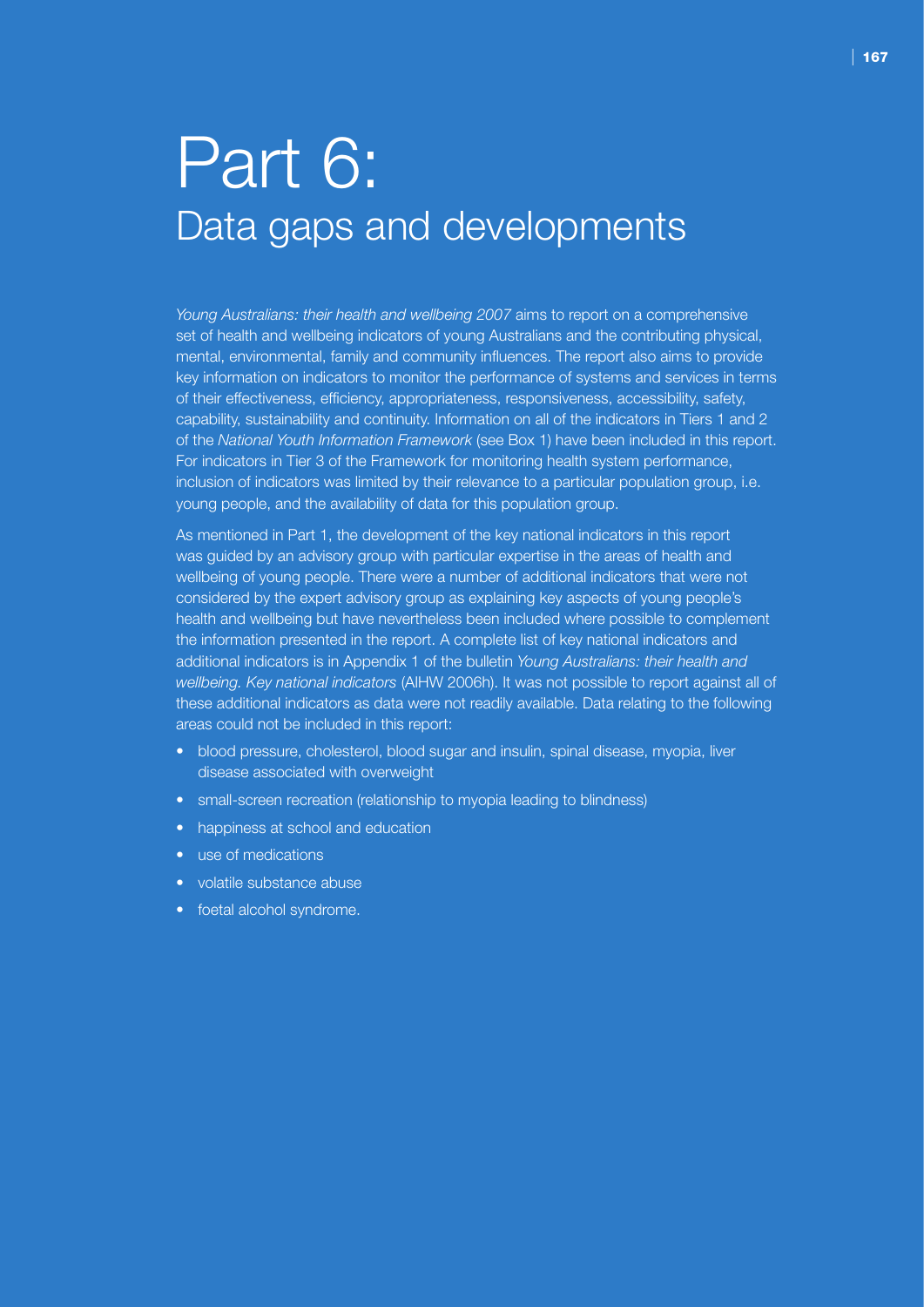# **Data gaps in existing indicators**

There were a number of data issues in the existing indicators. Firstly, Indigenous identification in data collections varies considerably between states and territories and between different data collections. Although most data collections include an Indigenous status variable, there are outstanding issues in relation to the accuracy with which Aboriginal and Torres Strait Islander people are identified in these datasets, uncertainties about Indigenous population estimates, and concerns about whether the survey methods employed are the most suitable for this sub-population group. As such, it is difficult to use all Indigenous data with the same degree of confidence. These issues have affected the presentation of Indigenous data in this report and the analysis of key issues affecting young Indigenous people.

There is a significant amount of work being done currently by the ABS and AIHW in partnership with state and territory authorities to improve the completeness of Indigenous identification in key data collections. A detailed description of these national data development initiatives and future plans are provided in *The Health and Welfare of Australia's Aboriginal and Torres Strait Islander Peoples 2003* (ABS & AIHW 2003). The AIHW has also examined the quality of Aboriginal and Torres Strait Islander identification and documented data quality improvement activities for a number of community services data collections (AIHW 2007b).

Secondly, data for other sub-populations of young Australians, such as young people from culturally and linguistically diverse backgrounds (especially new migrants), young people living in geographically isolated areas or those from socioeconomically disadvantaged areas, are not available for all indicators presented in this report.

Thirdly, there is a lack of up-to-date objective national data on a number of areas relevant to young people's health, such as measured overweight and obesity, nutrition, physical activity, disability, sexual and contraceptive behaviour, and mental health. The current data available for these areas are typically self-reported.

Finally, there are limited data available on issues affecting young people's wellbeing in areas such as family functioning, social and emotional support, safety and security, adequacy of housing and homelessness, victimisation, and personal income and debt. There are also gaps in the current national data on child protection, due mainly to jurisdictional differences in both the definition and measurement of child abuse and neglect.

# **New data developments relevant to young people**

There are a number of new national data developmental activities relevant to young Australians. These are briefly outlined below.

#### **National Child Protection and Out-of-Home Care National Minimum Data Set**

Since 1991, the AIHW has been the data custodian for the administrative by-product child protection data. The AIHW has on ongoing agreement with the states and territories to collect and report on the data on their behalf. Work is currently being undertaken by the AIHW in conjunction with the National Child Protection and Support Services (NCPASS) data group to broaden the scope of the national data collection and to improve comparability. A new national framework has been developed to count responses to calls received by community services departments in relation to the safety and wellbeing of children, including responses that occur outside the formal child protection system. Data elements such as the provision of advice and information, and assessment of needs, as well as general and intensive family support services, are incorporated into the new framework. It is anticipated that national reporting will be aligned with this new framework over the next few years.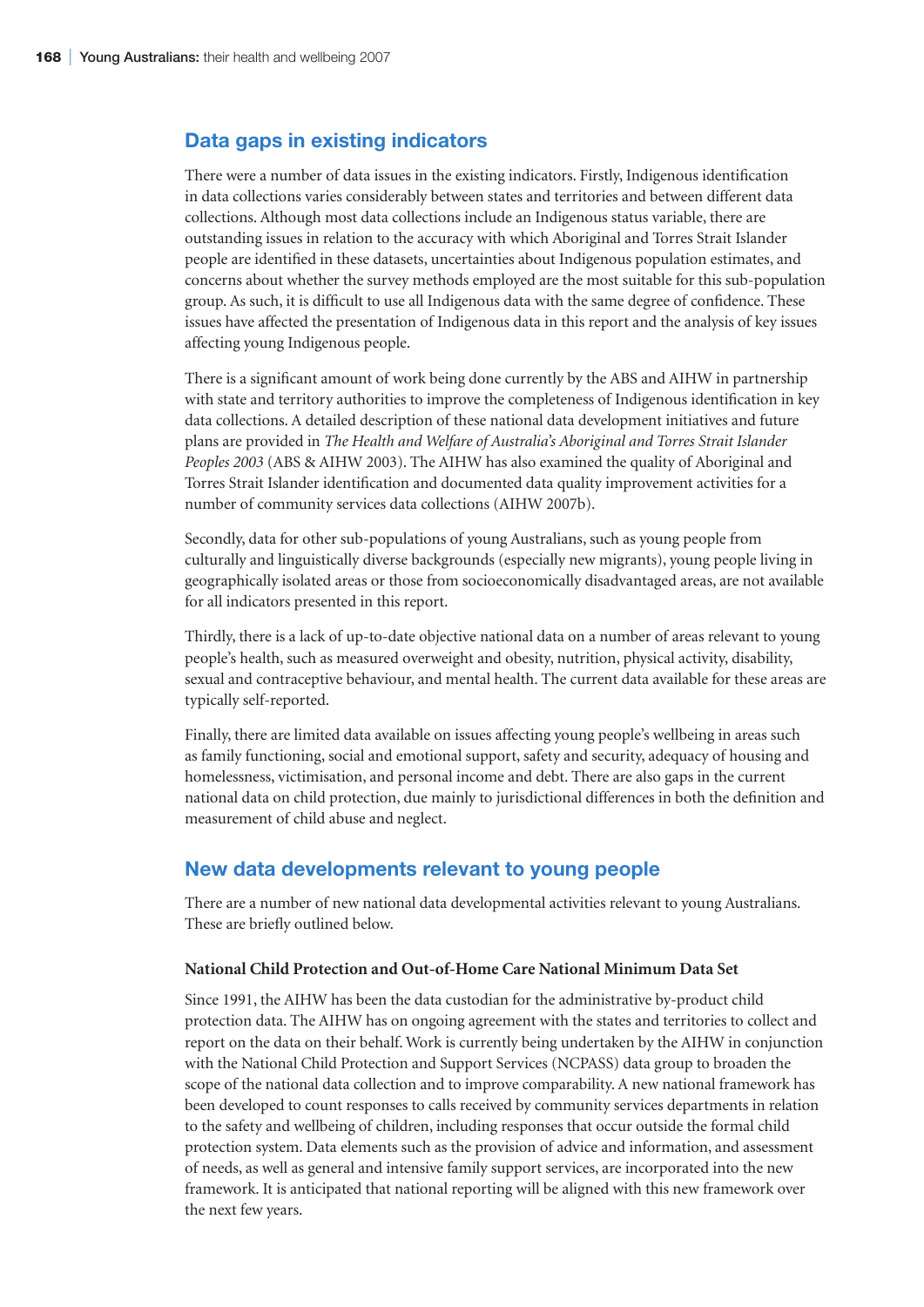As well, the AIHW is currently piloting the collection of child protection and out-of-home care data in unit record format. New data dictionaries to support the unit record level data collection, based on the new reporting framework described above, have been developed. The unit record data collection, when implemented, will provide a much richer data source with substantially improved analytic potential, enabling improved national reporting on children and young people in the child protection system.

## **AIHW Data linkage development activities**

Data linkage in the community services field has progressed in recent years via the use of statistical linkage keys (SLK). A number of data collections in the community services field now contain a common SLK consisting of a certain combination of letters from the person's name, their date of birth and sex. The SLK allows records belonging to the same individual to be matched anonymously and combined where appropriate. The SLK is not a unique identifier, so there is a small probability of error (AIHW: Ryan et al. 1999), which means that it can be used only for statistical purposes (and not for the identification of particular individuals). It has been well-tested and used successfully for statistical analysis in an increasing number of data sets (for example, AIHW 2005d). Such linked data sets can be extremely valuable for statistical and policy development work, for which perfect matching is not required for valid conclusions to be drawn (AIHW: Karmel 2005).

The AIHW is currently undertaking activities in these areas by exploring the feasibility of linking data between the Juvenile Justice National Minimum Data Set and the SAAP data collections. The aim of this analysis would be to establish the extent to which young people are clients of both SAAP services and juvenile justice, and establish the identifying characteristics of these clients. This work could be further extended by linking child protection data with SAAP data, when unit record data for child protection become available. This cross-sectoral data linkage activity would enable the characteristics of young people who flow between these three service sectors to be identified.

### **Mental Health and Wellbeing Survey 2007**

The ABS will be conducting a second national Survey of Mental Health and Wellbeing (SMHWB) in August to December 2007, with the support of the Australian Government Department of Health and Ageing. The scope of this survey has been expanded to include young people aged 16–17 years. Information will be collected from 11,000 people aged 16 to 85 years. The first survey, conducted by the ABS in 1997, was used to gather baseline information about the prevalence of mental illness in Australia and is still the most recent source of national mental health data in Australia. It is proposed that the World Mental Health Composite International Diagnostic Interview be used as the basis for the 2007 survey interviews. Similar to the previous survey, the 2007 survey will include information on a range of mental disorders, co-morbidities, substance use, gambling, health service use for mental health problems, social networks and caring for those with mental disorders.

There is no plan for the ABS to conduct a Child and Adolescent Component for the SMHWB, as was done in 1998. The ABS is undertaking ongoing work in collaboration with relevant information development committees to determine the appropriate strategies for collection of data on young people's mental health (ABS 2006i).

### **Improving Statistics on Children and Youth: ABS data developments**

In addition to planning and conducting regular national surveys of relevance to young people (for example, the National Health Surveys, Disability, Ageing and Carers Surveys, General Social Surveys, Labour Force Surveys, Crime and Safety Surveys and the Population Census) the ABS has also been involved in a number of other data development activities for children and young people in recent years. The Information Development Plan (IDP) is one such activity developed by the ABS, overseen by an expert steering group, and aimed at improving the collection and use of statistics on